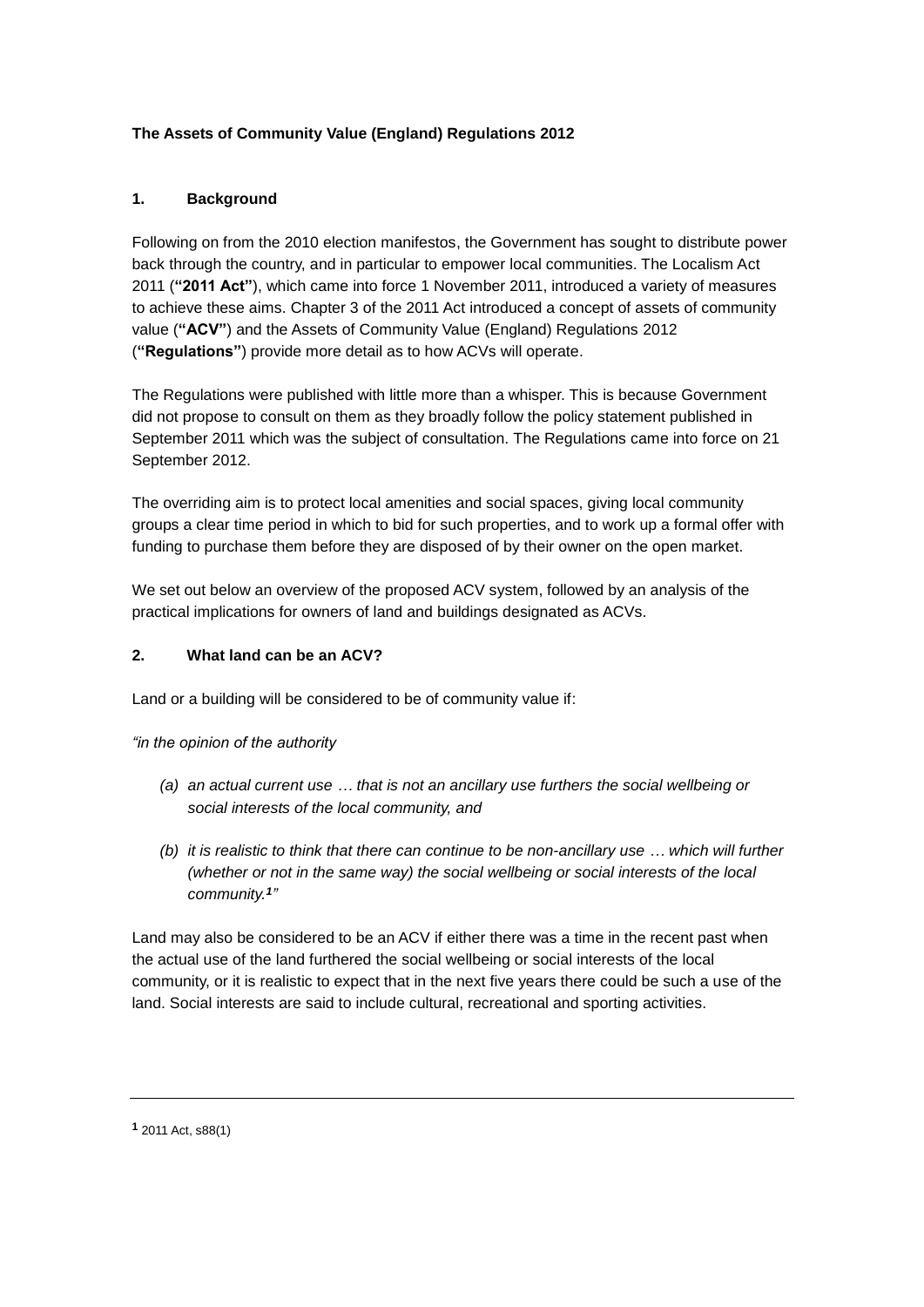In this context, land includes part of a building, part of any other structure and mines and minerals whether or not held with the surface**<sup>2</sup>** .

Whilst the Government's policy statement of September 2011 suggested that village shops, community halls and public houses may be ACVs, the 2011 Act and the Regulations give no guidance as to the types of property likely to be listed as ACVs. Schedule 1 of the Regulations gives the following examples of land which may not be listed as ACVs; residential property (unless integral to a building such as a public house), land used by statutory undertakings and caravan sites.

#### **3. Local authority lists of land of community value**

Each local authority is to maintain a list of land of community value in its area. For the purposes of Chapter 3 of the 2011 Act, local authorities include district councils, county councils, London borough councils and the Common Council of the City of London**<sup>3</sup>** .

When an ACV is added to, or removed from, the list, the authority is required to give written notice to the owners, the occupier, the body which nominated the ACV and the parish council. Inclusion in the list is registrable as a local land charge.

The authority will also need to enter a restriction on the title of the ACV. The Regulations include an amendment to the Land Registration Rules 2003, inserting the type of restriction (Form QQ) which will be required. The wording of the restriction will be as follows:

*"No transfer or lease is to be registered without a certificate signed by a conveyancer that the transfer or lease did not contravene section 95(1) of the Localism Act 2011."*

The authority must apply for cancellation of the restriction as soon as practicable after an ACV is removed from the list.

The Regulations make no reference to notifying the mortgagee of an ACV when it is listed, but it must be the case that owners will need to notify their mortgagee(s) if a charged property becomes an ACV.

The authority must be informed by the owner where title to an ACV is registered for the first time.

#### **4. Local community nominations**

A local community interest group, such as a parish council, a community body with a local connection, a neighbourhood forum or a charity can apply for a building or land to be included in the list of ACVs.

**<sup>2</sup>** 2011 Act, s108

**<sup>3</sup>** 2011 Act, s106(1)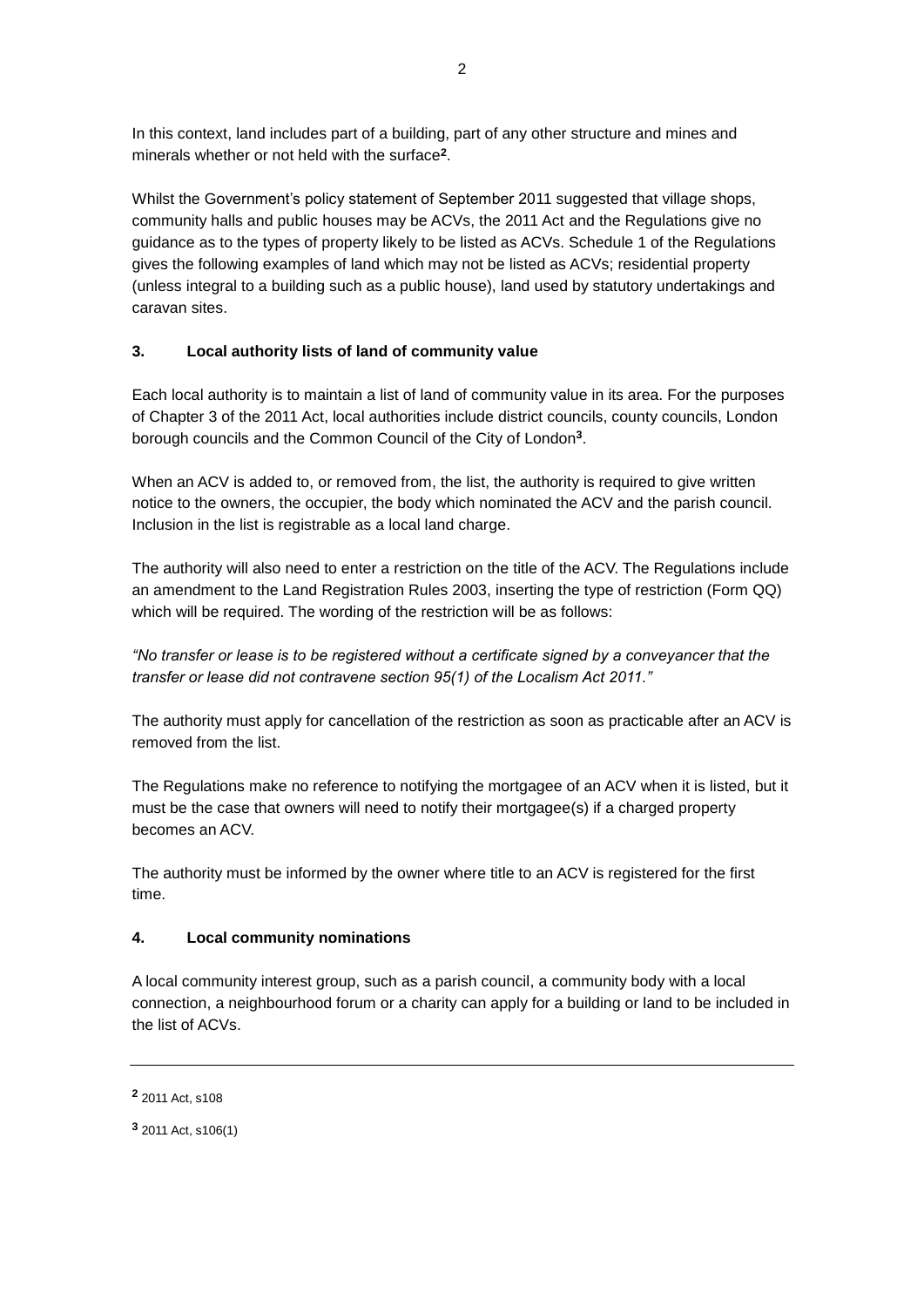The local authority must accept a nomination if the asset is in the authority's area, and it is of community value as described above. Written reasons must be given for any nomination that is unsuccessful. A separate list of unsuccessful nominations should also be maintained (with the authority having the option to remove reference to an unsuccessful nomination after five years). A decision on each nomination should be made within eight weeks.

## **5. Challenging a nomination**

For the purposes of the 2011 Act and the obligations on the part of the owner of an ACV, the owner will be the freeholder of the ACV unless there is a "qualifying leasehold interest" in the ACV. This is a lease which, when granted, had at least twenty five years to run. If there is just one qualifying leasehold interest in the ACV, the owner will be the leaseholder. In the case of an ACV with more than one leasehold interest, the qualifying leaseholder will be the one most distant from the freeholder (in the number of intervening leasehold estates)**<sup>4</sup>** .

The owner of an ACV is entitled to have the decision to list the land as an ACV reviewed by the local authority. In addition, it may appeal against the review decision to the First-Tier Tribunal.

## **6. Disposals of assets of community value**

Once a building or land is added to the list, the owner will be subject to certain restrictions if he wishes to dispose of it. Should an owner wish to dispose of an ACV the following procedure would apply:

- a) the owner must notify the local authority in writing of his wish to dispose of the ACV (it does not appear that the owner is required to give full details of the proposed disposal) and the authority must amend the listing to indicate that it has received notice of the proposed disposal from the owner. The amended list must state the date of the notice and the dates for each of the moratorium and protected periods (as are described below). If the ACV was listed following a community nomination, the authority must give written notice of the proposed disposal to the body that made the nomination;
- b) a period of 6 weeks will run from the date the local authority receives the owner's notification (**"Interim Moratorium"**);
- c) if during the Interim Moratorium a community interest group notifies the local authority that it is interested in purchasing the ACV, a 6-month period from the date of the group's notification will run (**"Full Moratorium"**). (The local authority is obliged to pass on the notification to the owner of the ACV);
- d) if no community interest group expresses an interest in purchasing the ACV during the Interim Moratorium, the owner may sell on the open market;

**<sup>4</sup>** 2011 Act, s107(1)-(4)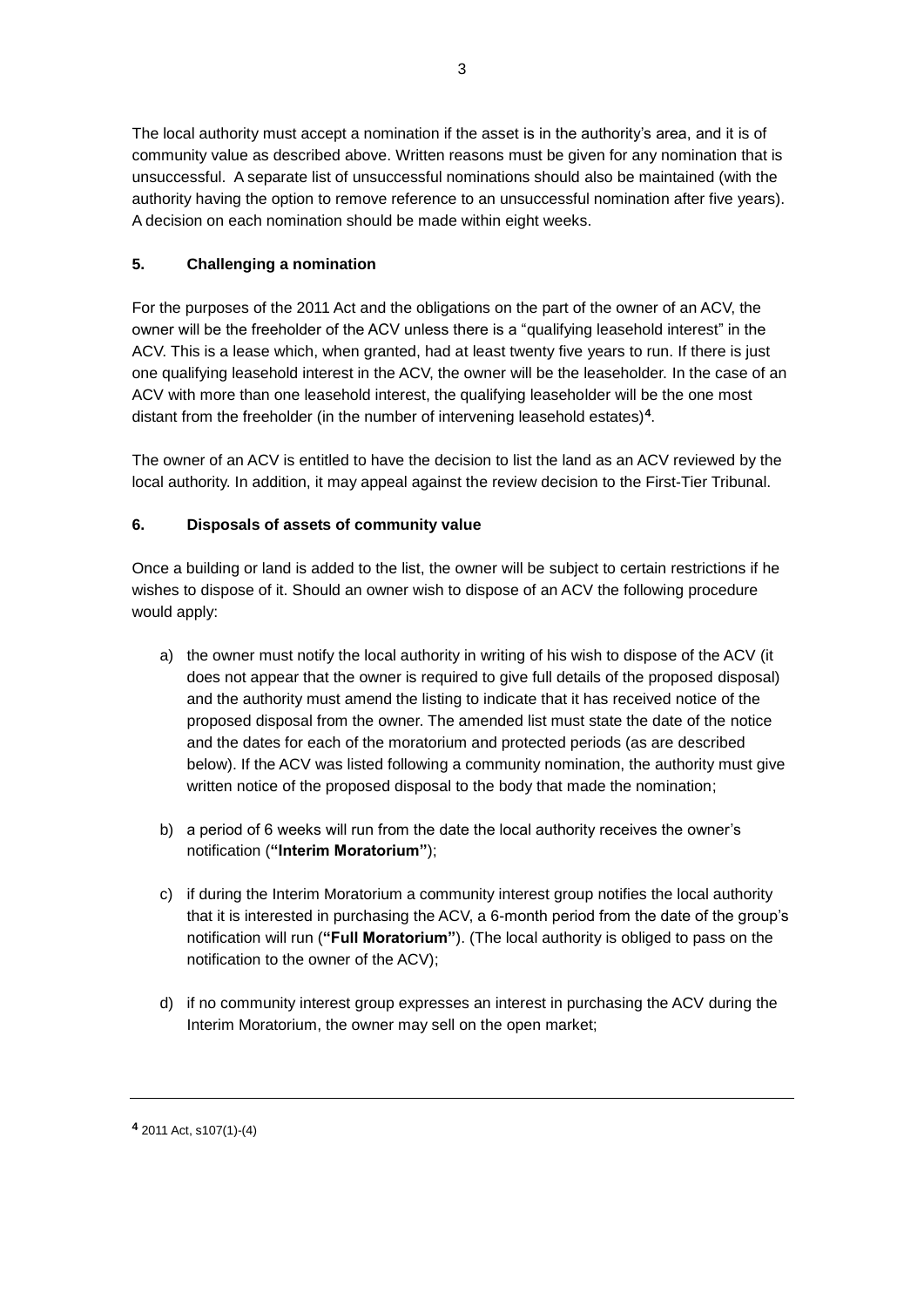- e) during the Full Moratorium, the owner may only dispose of the property to a community interest group at a price agreed between the parties. (For public authority assets this price may be up to £2m less than market value.) The only other types of disposal permitted during the Full Moratorium are (a) exempt disposals, and (b) disposals which do not qualify as relevant disposals. Both of these are outlined in further detail below;
- f) if the community interest group fails to submit a bid for the ACV during the Full Moratorium, the owner is entitled to dispose of the ACV on the open market at any time during the 18-month period which runs from the date of owner's notification to the local authority that it wished to dispose of the ACV (the **"Protected Period"**); and
- g) once the Protected Period comes to an end, the moratorium process restarts and the owner will need to notify the local authority of any intention to make a disposal.

Exempt disposals include disposals by way of a gift, disposals pursuant to a will or on intestacy, disposals of land as part of a going concern, any compulsory purchase order and disposals made pursuant to an option, nomination right, right of pre-emption or right of first refusal that was entered into before the building or land was added to the list of ACVs.

In addition, where only part of a property has been listed as an ACV, a disposal of the whole of the property will be exempt**<sup>5</sup>** provided it is in the ownership of a single party and each part of the property can be accessed from the other parts of the property without having to cross land owned by a third party.

Relevant disposals comprise freehold disposals with vacant possession, the grant or assignment of a qualifying leasehold estate with vacant possession and any binding agreement to enter into such a disposal**<sup>6</sup>** . The grant of a charge over an ACV does not fall within the definition of relevant disposals.

A solicitor will need to give a certificate confirming that any disposal of an ACV complies with the provisions of the 2011 Act.

The local authority is required to remove land which has been the subject of a relevant disposal (other than an exempt disposal) from the list of ACVs**<sup>7</sup>** . If the community interest group has bought the ACV, the land should be removed from the list and the moratorium will no longer apply. However, it appears that another community interest group could subsequently apply to add the land to the list again.

**<sup>5</sup>** 2011 Act, s95(5)(e) and Regulations, Schedule 3, para 11

**<sup>6</sup>** 2011 Act, s96

**<sup>7</sup>** Regulations, Regulation 2(b)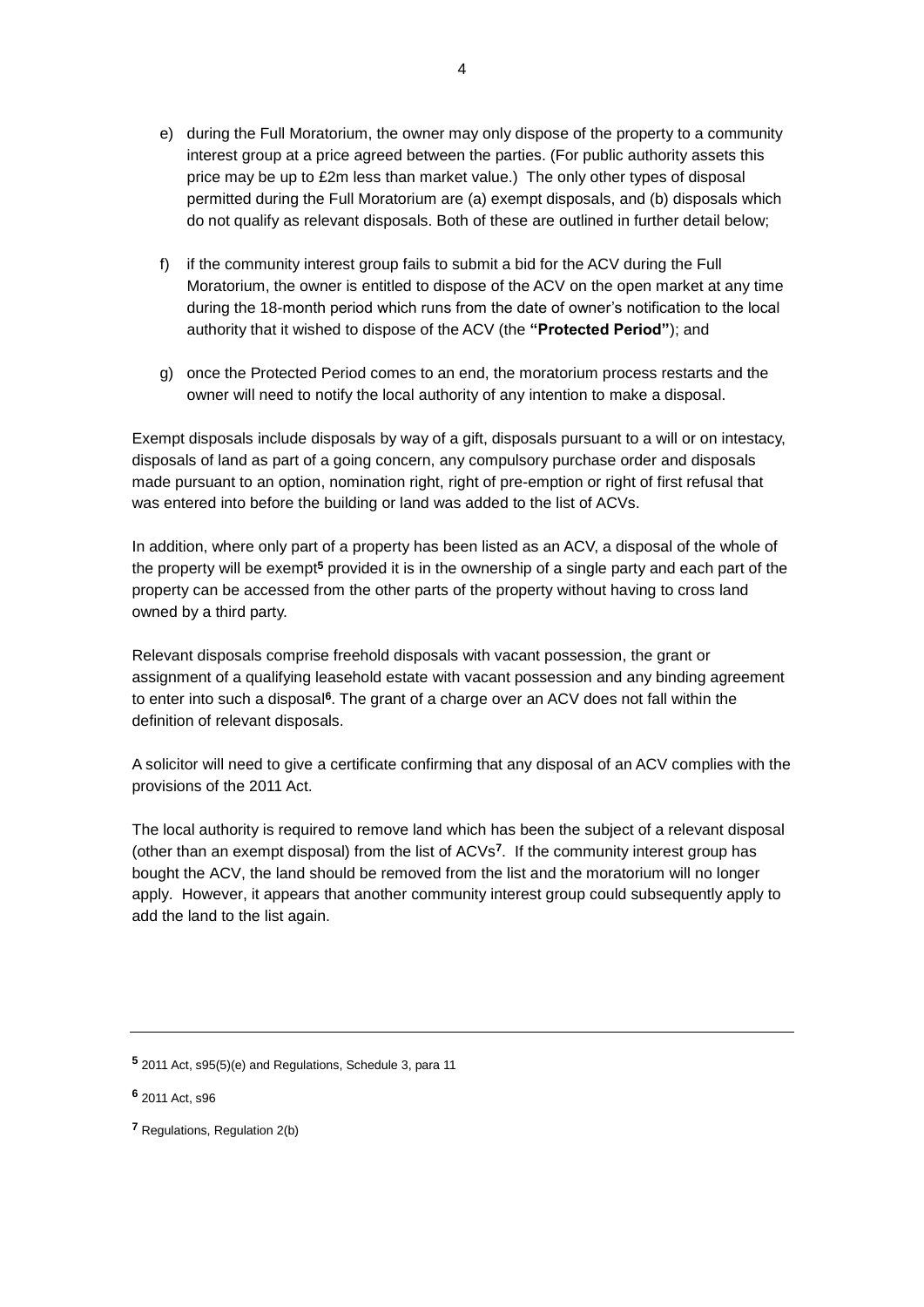Without a disposal, ACVs remain on the list for five years, after which time they are to be removed and the restrictions on disposal lifted unless they are again nominated and added to the list by the local authority.

## **7. Compensation provisions**

The Regulations provide for a system of compensation whereby the owner of an ACV may recover losses and expenses "which would be likely not to have been incurred if the land had not been listed"**<sup>8</sup>** . Claims may be made for costs incurred as a result of a period of delay in entering into an agreement to sell an ACV as a result of the disposal being prohibited by the Interim Moratorium or the Full Moratorium, alternatively legal expenses in successfully appealing a listing decision in the First-Tier Tribunal.

Any claim for compensation must be made within thirteen weeks of the date the loss or expense was incurred.

# **8. Implications for the owners of potential ACVs**

## *Listing at the discretion of the local authority*

Nomination of a particular building or asset will not guarantee its inclusion in the list. This will ultimately be a matter of discretion for the local authority. The definition of community value is widely drafted in the 2011 Act to include any use which promotes social wellbeing or social interests. It remains to be seen how authorities will interpret this definition and the types of property that will become listed. The regime clearly seems to be aimed at protecting public houses, community shops and meeting places.

If an owner wishes to challenge an authority's decision to include a building in the list, it will need to go through an internal review procedure within the authority before it can take the matter to the First-Tier Tribunal. There will inevitably be costs and delays associated with this process. This could cause difficulties if the owner wishes to dispose of the property quickly. It is possible that an owner could seek to argue that the listing of his property as an ACV breaches his rights under the European Convention of Human Rights, in particular Article 1: Protection of Property. This point was raised in a number of responses to the Government's initial consultation on ACVs and a community right to buy. The Government's view was that the interference with a person's rights to deal with his property would be justified by the interests of the community.

#### *Local authority role in moratorium process*

At a time when local authority resources are limited and stretched, it is unclear how authorities will handle the additional administrative burden of maintaining the list of ACVs, conducting any necessary internal reviews, and acting as go-between in the disposal process.

**<sup>8</sup>** Regulations, Regulation 14(2)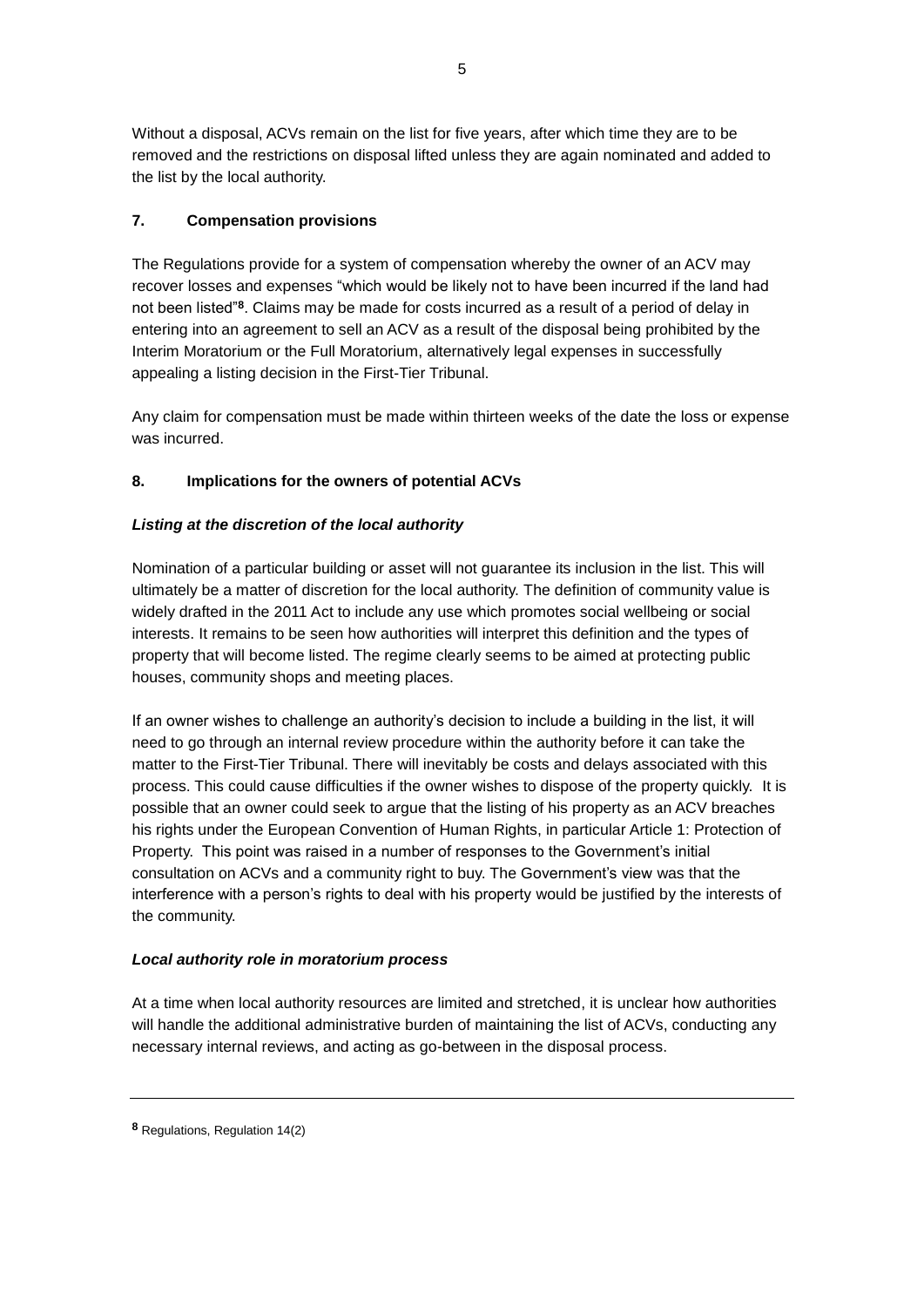#### *Future disposals free of ACV restrictions*

It would appear that there is nothing to prevent community groups who have acquired an ACV from subsequently disposing of the same on the open market once the five-year listing of the land or building has passed. Owners who find their properties are listed as ACVs may wish to consider trying to secure a profit sharing mechanism if they are to sell their properties to a community group. This should provide them with some level of protection if the property is subsequently disposed of on the open market or is the subject of a change of use.

## *Reluctance to offer property for community uses*

On a philanthropic level, there is a risk that landowners, who have in the past provided land or buildings for local community use on a voluntary basis, will be reluctant to do so. The listing of ACVs will be perceived by landowners as a hurdle to disposing of their assets whenever and to whomever they wish.

## **9. Implications for real estate transactions**

## *How will ACV listings be disclosed?*

The existence of an ACV will be revealed on local search results. Prospective purchasers may then wish to raise further enquiries of the seller regarding the application of the ACV regime. In particular, it will be important for a purchaser to understand when the listing was made, when the ACV will be removed from the list and whether the listing was challenged.

#### *Impact for chargees of ACVs*

The sale of an ACV by a lender will be exempt from the restrictions on disposal in the Regulations where such sale is either through the lender being in possession of the land or through the exercise of a power of sale. It appears that this is the case regardless of whether the charge over the ACV is entered into before or after the property is listed as an ACV.

#### *The moratorium period*

No owner of an ACV who has decided they wish to dispose of their property, is obliged to dispose of it to a community group, but the Interim Moratorium of six weeks, and the subsequent Full Moratorium of six months (if a community group expresses an interest to buy) must be allowed for before the owner can dispose of it. It will be the responsibility of community groups to monitor the list of ACVs in order to learn of any ACVs that are the subject of a proposed disposal. Community groups will only be notified by the authority of a proposed disposal of an ACV if they nominated that particular ACV to the list.

There will be practical and legal issues to consider if an owner wishes to dispose of a property of which only part has been listed as an ACV. Either the owner will need to divide up the property in order to dispose of that part which is not an ACV, alternatively treat the whole building as an ACV, and allow for the moratorium periods to pass before disposing of the building as a whole.

# *Disposals of an ACV without compliance with the Regulations*